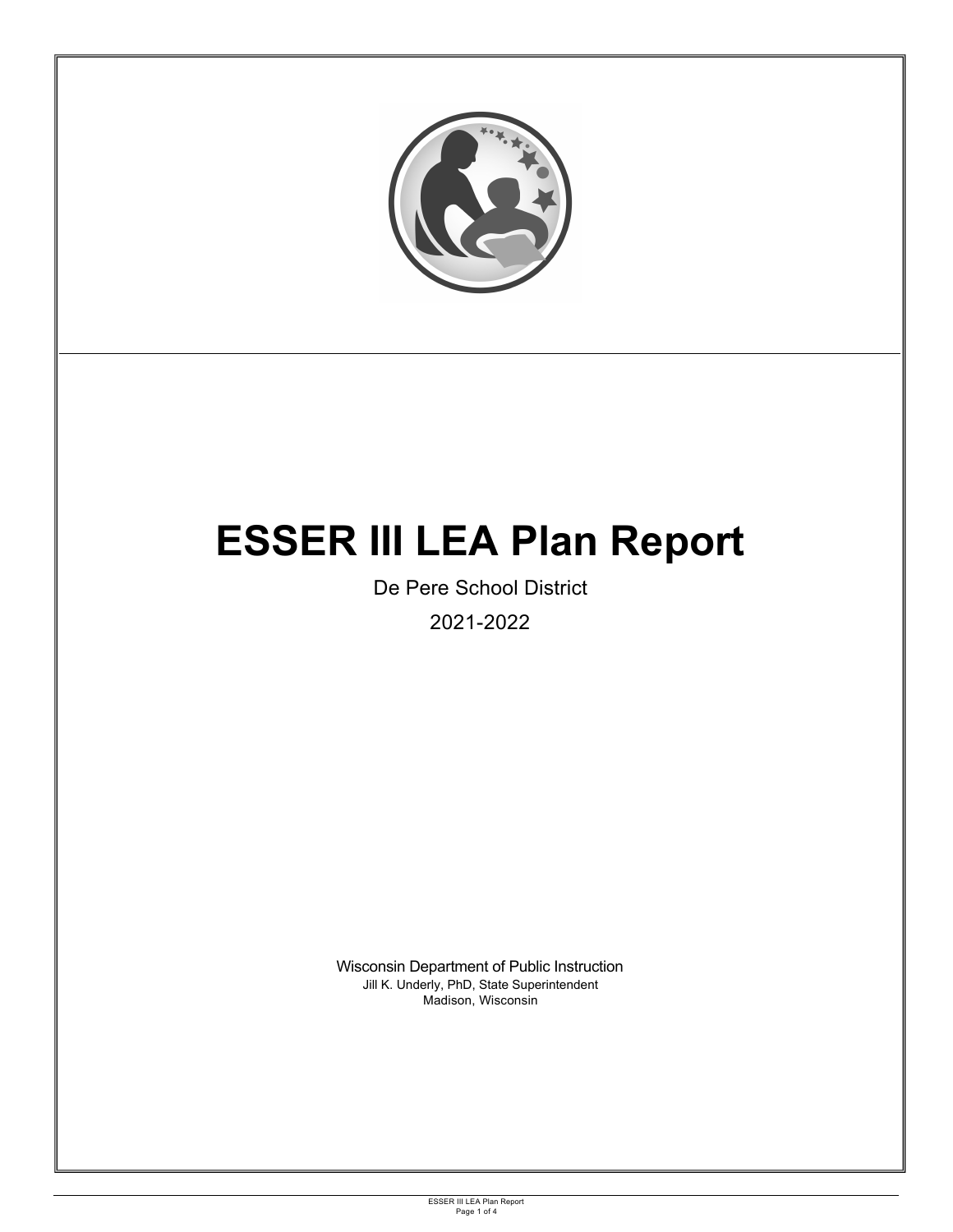### **General Information**

**LEA Name:** De Pere School District

**Address:** 1700 Chicago St De Pere WI 54115

**Superintendent/District Administrator:** Ben Villarruel

**Grades Served:** K4 - 12

**Number of Schools:** 6

**LEA Website:** www.deperek12.org

### **Student Demographics**

Data Source: 2020-21 WISEdash

**Total Student Enrollment:** 4,536

## **Funding**

**ESSER III Allocation: \$891,097.00** 

**Amount Budgeted for Evidence-based Improvement Strategies:** \$20,000.00

**Amount Budgeted for all other ESSER Activities:** \$80,000.00

**Total Amount Budgeted in Approved Application:** \$100,000.00

**Remaining Amount to Budget:** \$791,097.00

# **Plan for ESSER III**

**a) How will the funds be used to implement prevention and mitigation strategies that are, to the greatest extent practicable, consistent with the most recent CDC guidelines on reopening schools, in order to continuously and safely open and operate schools for in person learning?**

|  | <b>Object</b> | <b>Purchase Item or Position/Area</b> | <b>Purchase Item Detail or Position Activity</b> | ™unction | <b>Amount Budgeted</b> |
|--|---------------|---------------------------------------|--------------------------------------------------|----------|------------------------|
|--|---------------|---------------------------------------|--------------------------------------------------|----------|------------------------|

**b) How will the LEA use their required 20% to address the academic impact of lost instructional time through the implementation of evidence-based interventions, such as summer learning or summer enrichment, extended day, comprehensive after school programs, or extended school year programs?**

| <b>Obiect Number-</b><br><b>Object Label</b> | Position/Area            | Purchase Item or Purchase Item Detail or Function Number-<br><b>Position Activity</b> | <b>Function Label</b>          | <b>EBIS</b>                                                            | Group | ∣Student∃ Amount<br>Budgeted |
|----------------------------------------------|--------------------------|---------------------------------------------------------------------------------------|--------------------------------|------------------------------------------------------------------------|-------|------------------------------|
| 470 - Textbooks &<br><b>Workbooks</b>        | Textbooks /<br>Workbooks | Addressing Educational<br>Delivery                                                    | 120000 - Regular<br>Curriculum | Standards-Aligned Instructional<br>Materials and Professional Learning |       | \$20,000.00                  |

#### **c) How will the LEA spend its remaining ARP ESSER funds consistent with allowed activities defined in the ARP Act?**

|                      | Subbudget Program Type    | <b>Obiect Number-</b><br><b>Obiect Label</b> | Purchase Item or<br><b>Position/Area</b> | <b>Purchase Item Detail or</b><br><b>Position Activity</b> | <b>Function Number-</b><br><b>Function Label</b> | Amount<br><b>Budgeted</b> |
|----------------------|---------------------------|----------------------------------------------|------------------------------------------|------------------------------------------------------------|--------------------------------------------------|---------------------------|
| General<br>Education | Educational<br>Technoloav | $ 482 - \text{Technology} $<br>Equipment     | Non-Capital Equipment                    | Addressing Educational Delivery                            | 110000 - Undifferentiated<br><b>Curriculum</b>   | \$80,000.00               |

**d) How will the LEA ensure that the interventions it implements, including but not limited to the interventions under the 20% reservation of the ARP Act to address the academic impact of lost instructional time, will respond to the academic, social, emotional, and mental health needs of all students, and particularly those students disproportionately impacted by the COVID-19 pandemic, including students from low-income families, students of color, English Learners, children with disabilities, students experiencing homelessness, children in foster care, and migratory students?**

**Educator Practices**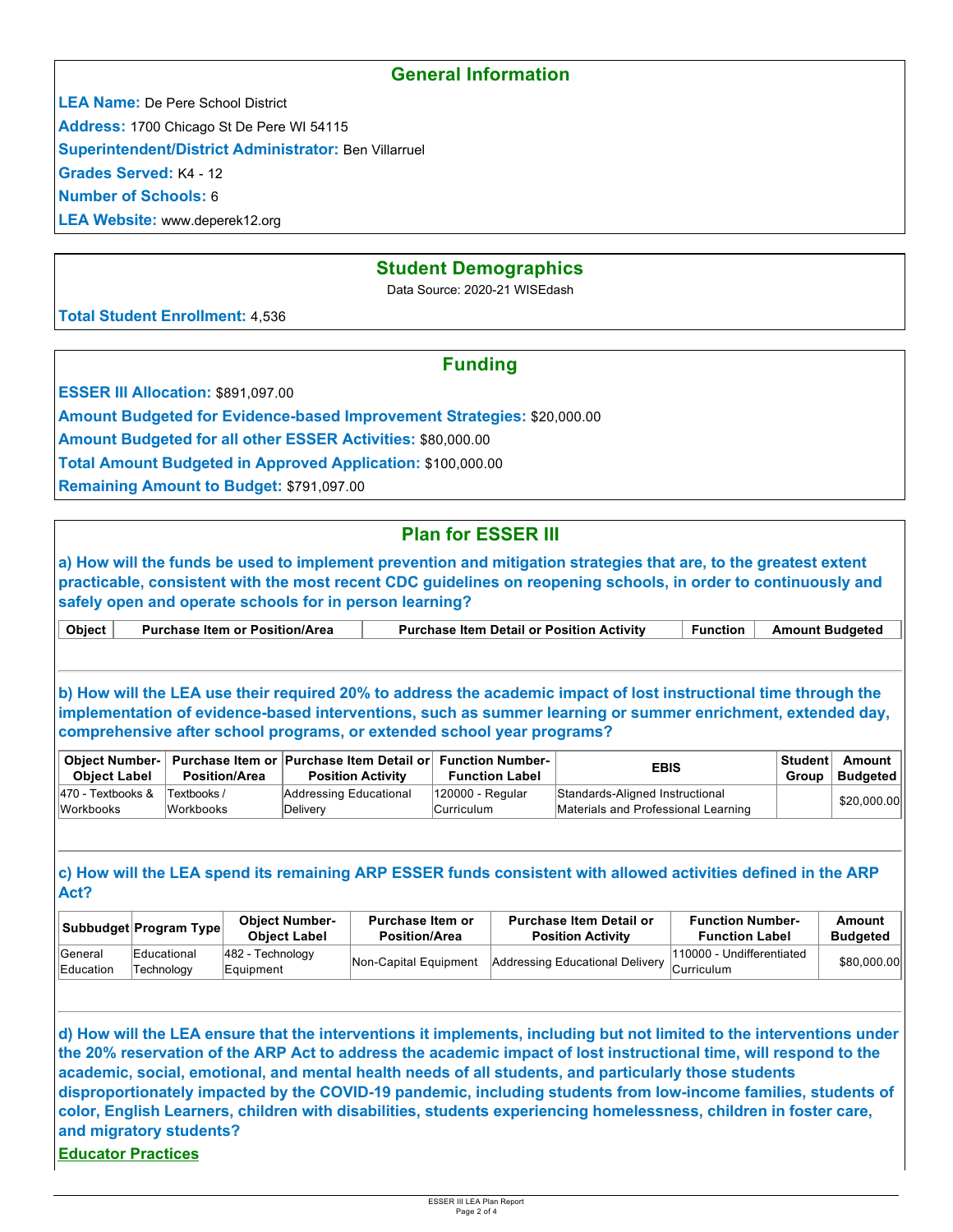Through Plan Do Study Act (PDSA) cycles, the LEA intermittently reviews educator practices monitoring evidence/data sources used to document implementation (e.g., evidence from walkthroughs and observations, coaching cycles, data collected as part of the EE process, evidence of application of professional learning).

LEA uses educator practice data to identify unintended consequences to equity (if any).

LEA either revises plan(s) and next steps or prepares for scale-up, in response to the PDSA cycles.

#### **Student Outcomes**

Regularly, the LEA reviews evidence of student outcomes (e.g., benchmark reading assessment, formative assessments, common summative assessments based on standards, attendance, behavior, course-enrollment and on-track for graduation). Outcome data is used to identify unintended consequences to equity (if any).

The LEA either revises plan(s) and next steps or prepares for scale-up.

LEA uses protocol (i.e., resources from Wisconsin's Strategic Assessment) to review student outcome monitoring evidence/data sources.

### **Stakeholder Engagement for Plan Development**

LEAs must provide opportunities for stakeholders to meaningfully and substantively contribute to their ESSER III Plan. Consultation must occur prior to submitting a plan in WISEgrants. All LEAs must consult with the following groups:

- Students
- Families
- School and district administrators (including pupil services/special education administrators)
- Teachers, principals, school leaders, other educators, school staff, and their unions

To the extent present in or served by the LEA, LEAs must also consult with the following groups:

- American Indian Nations
	- [Wisconsin Tribal Head Officials](http://witribes.wi.gov/docview.asp?docid=19085&locid=57)
	- [Wisconsin Tribal Education Directors](https://wiea.net/about-wiea/wisconsin-tribal-education-directors/)
- Civil rights organizations (including disability rights organizations)
- Stakeholders representing the interests of
	- Children with disabilities,
	- English learners,
	- Children experiencing homelessness,
	- Children in foster care,
	- Migratory students,
	- Children who are incarcerated, and other underserved students

#### *Describe your LEA's level of engaging stakeholders:*

LEA engaged stakeholders in part, but not all, of the planning process. *Example: Stakeholders were given opportunities to influence the plan development, but were not involved in identifying the needs.* 

### **Safe Return to In-Person Instruction and Continuity of Services Plan**

The United States Department of Education (USDE) requires all LEAs to post their Safe Return to In-Person Instruction and Continuity of Services Plan to their website and identify the extent to which they have adopted Centers for Disease Control and Prevention (CDC) recommendations for the safe return to schools. The extent to which LEAs adopted the CDC recommendations did not impact the amount of ESSER funds it received.

**De Pere Sch Dist has their Safe Return to In-Person Instruction and Continuity of Services Plan posted to this website: [https://www.deperek12.org/apps/pages/index.jsp?uREC\\_ID=779501&type=d&pREC\\_ID=2289444](https://www.deperek12.org/apps/pages/index.jsp?uREC_ID=779501&type=d&pREC_ID=2289444)**

On 3/7/2022, De Pere Sch Dist stated they took the following steps to ensure continuity of services, including but not limited to services to address students' academic needs and students' and staff social, emotional, mental health, and other needs, which may include student health and food services.